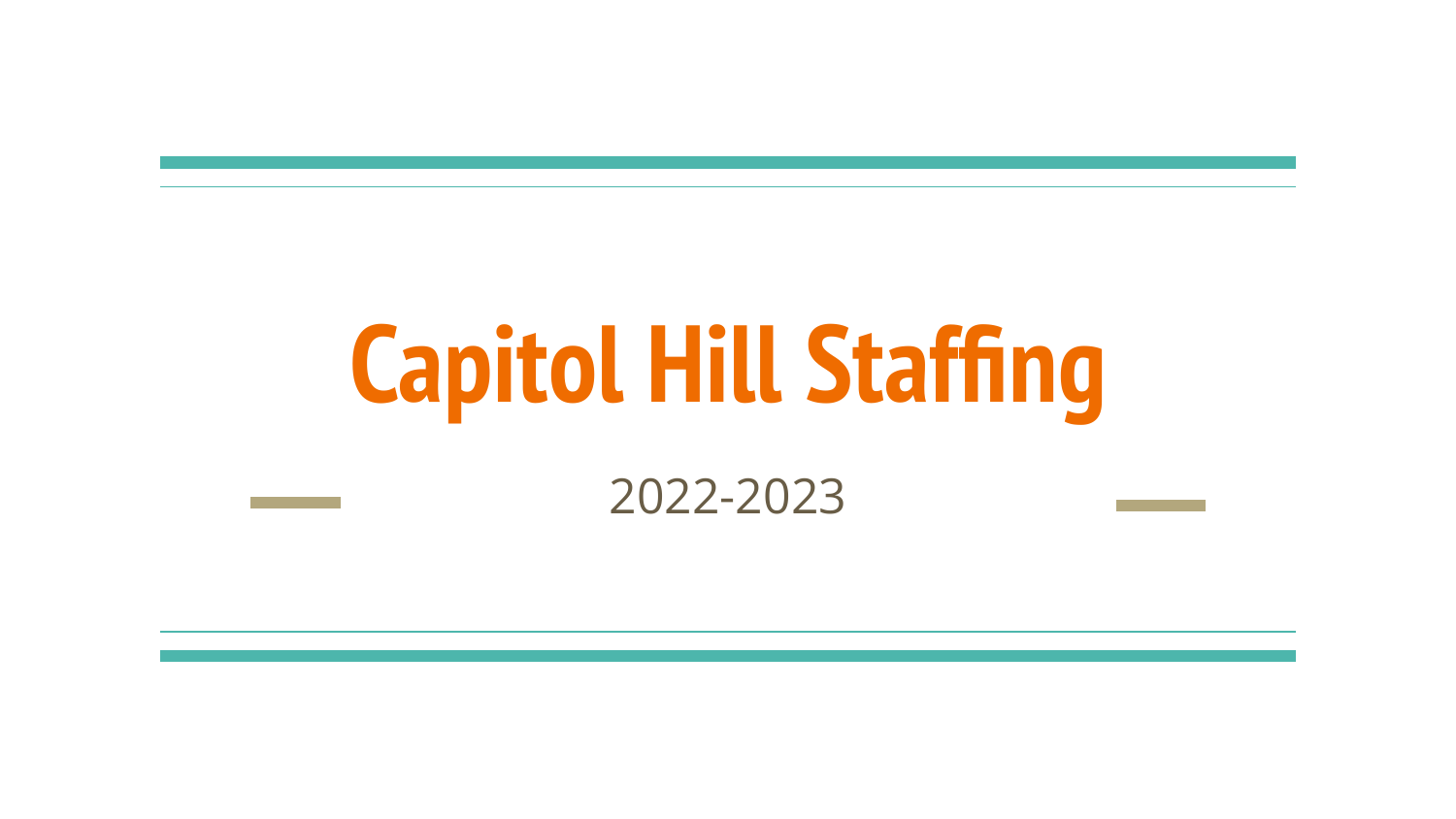# **PPS Enrollment and Staffing**

- Projected 8% enrollment decrease across the **District** 
	- -3,400 students next year
	- Loss in elementary from pre-pandemic times = -3,900
	- Elementary has the biggest decline
- Projected loss of 21,000 students across Oregon
- Impact: Fewer students = smaller budget = less staff

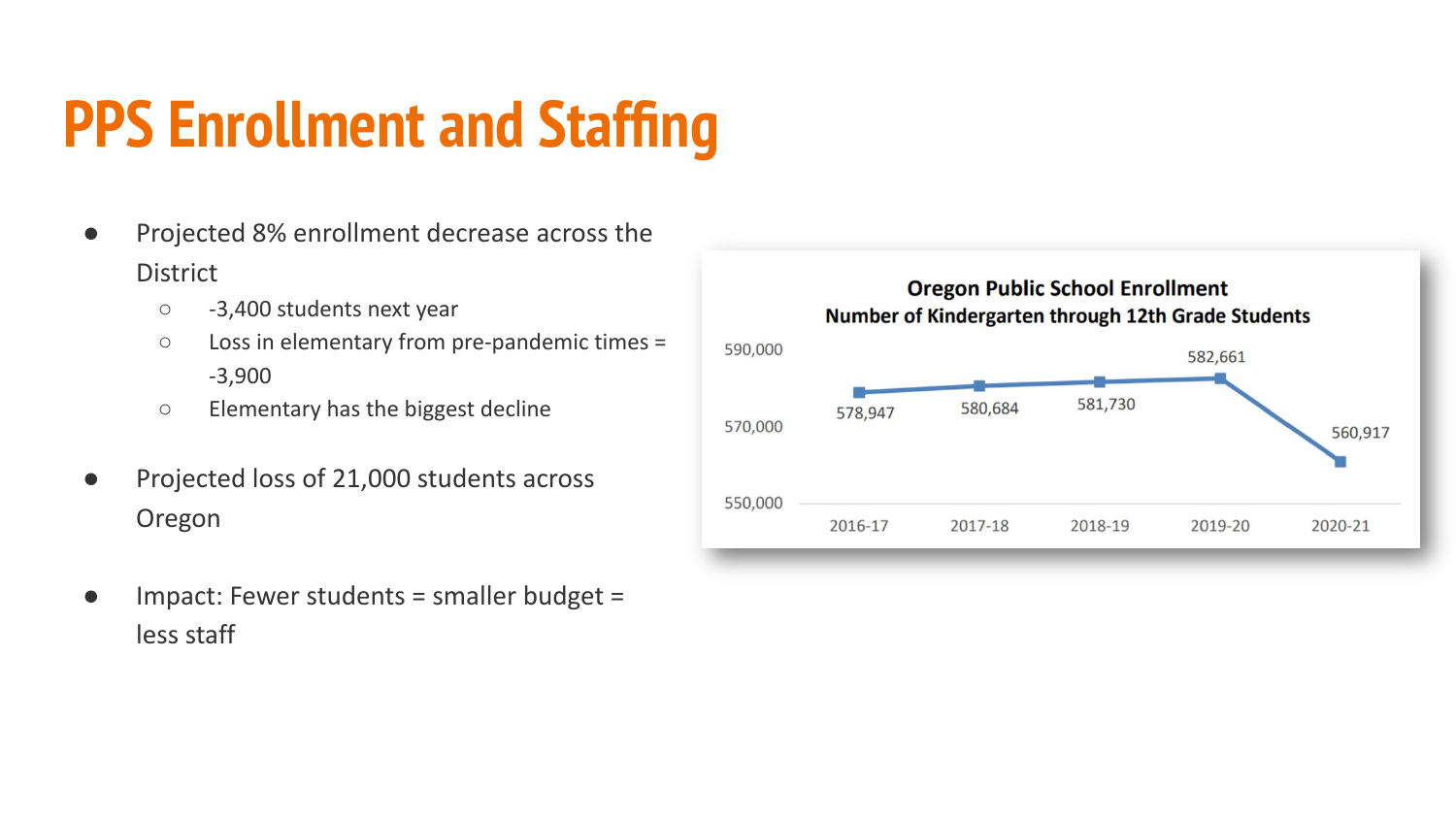### **PPS Priorities**

- Supporting historically underserved students with one-time federal dollars
	- Accelerated Learning in identified schools
- Progress toward class size goals
	- Kinder 3rd grade at Title Schools
	- Grades 2 3 at CSI Schools
	- Grades 4-5 across all schools
- Behavioral and mental health supports
	- Counselor
	- Social Worker
- Maintaining art education in schools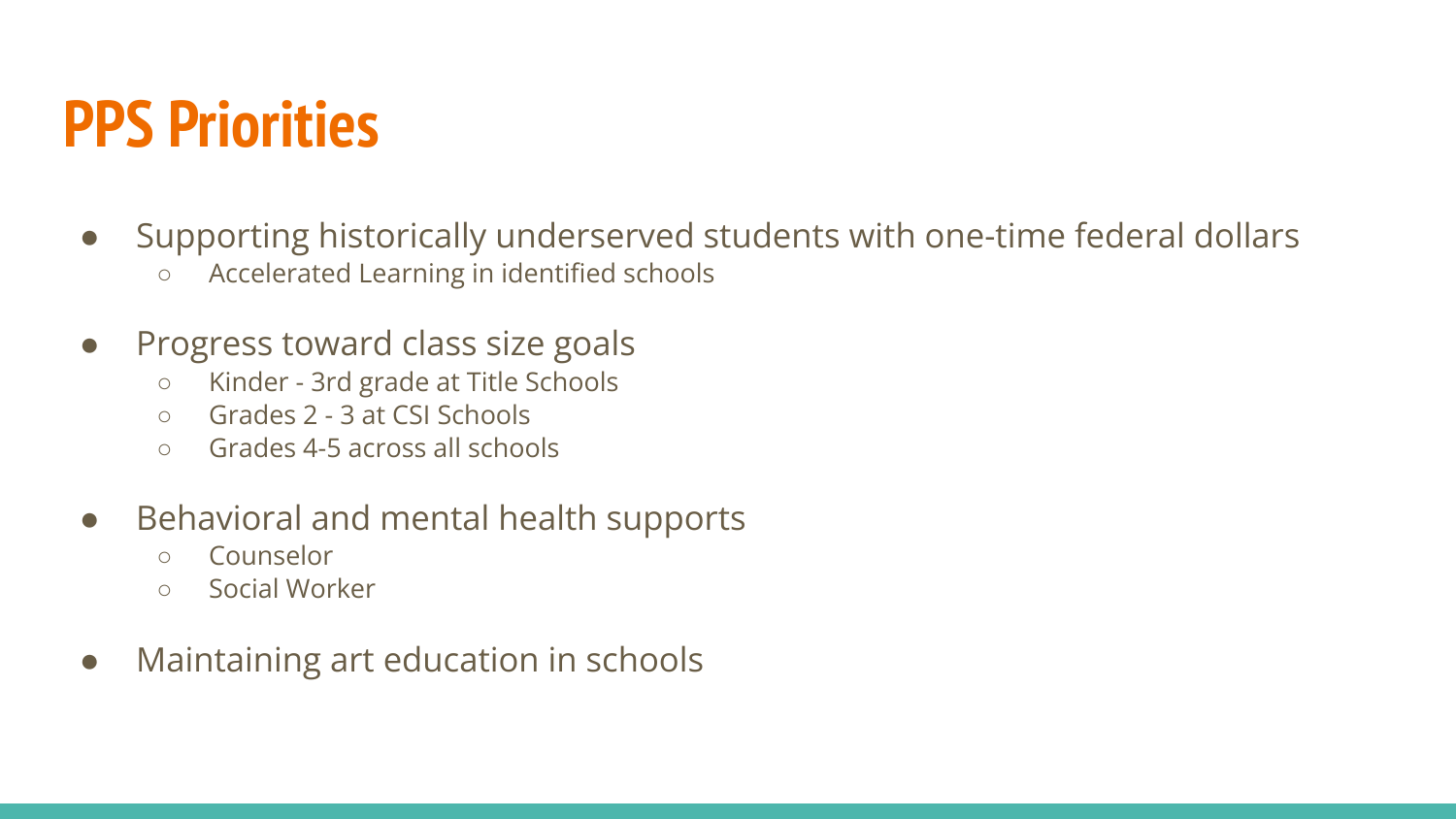### **Enrollment Projections**

Kindergarten births (projected and actual), Trends in enrollment, Changes in school configuration (ex: K-8  $\rightarrow$  K-5), Neighborhood changes

- **Projected 21-22 :** 380
- **Actual 21-22 :** 324
- **Projected 22-23:** 318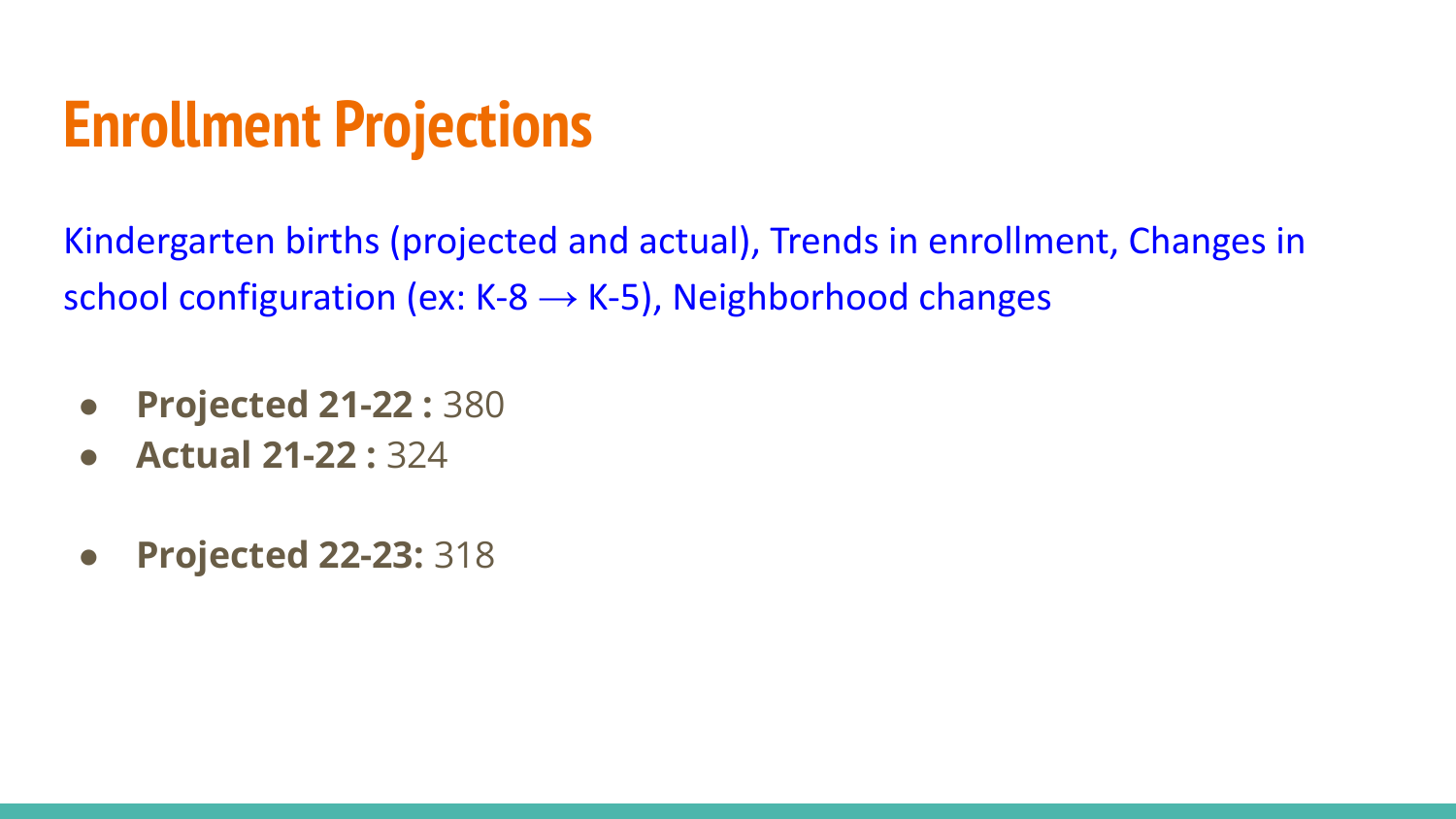| <b>Position</b>            | <b>General Funds</b> | <b>SIA Funding</b> | <b>Overall Change</b> |
|----------------------------|----------------------|--------------------|-----------------------|
| Kindergarten Teachers      | 2.0                  |                    | $-1.0$                |
| 1-5 Teachers               | 11.0                 |                    | $-1.0$                |
| LC Teacher                 | 1.0                  |                    |                       |
| PE Teachers                | 1.0                  |                    |                       |
| K-5 Art                    | 1.0                  |                    |                       |
| <b>ESL Teacher</b>         | 0.25                 |                    | $-0.25$               |
| Social Worker              |                      | 0.5                |                       |
| Counselor                  | 1.0                  |                    |                       |
| Media Specialist/Assistant | 0.75                 |                    |                       |
| Secretary                  | 1.5                  |                    | $-0.5$                |
| Paraprofessional           | 1.0                  |                    |                       |
| Principal                  | 1.0                  |                    |                       |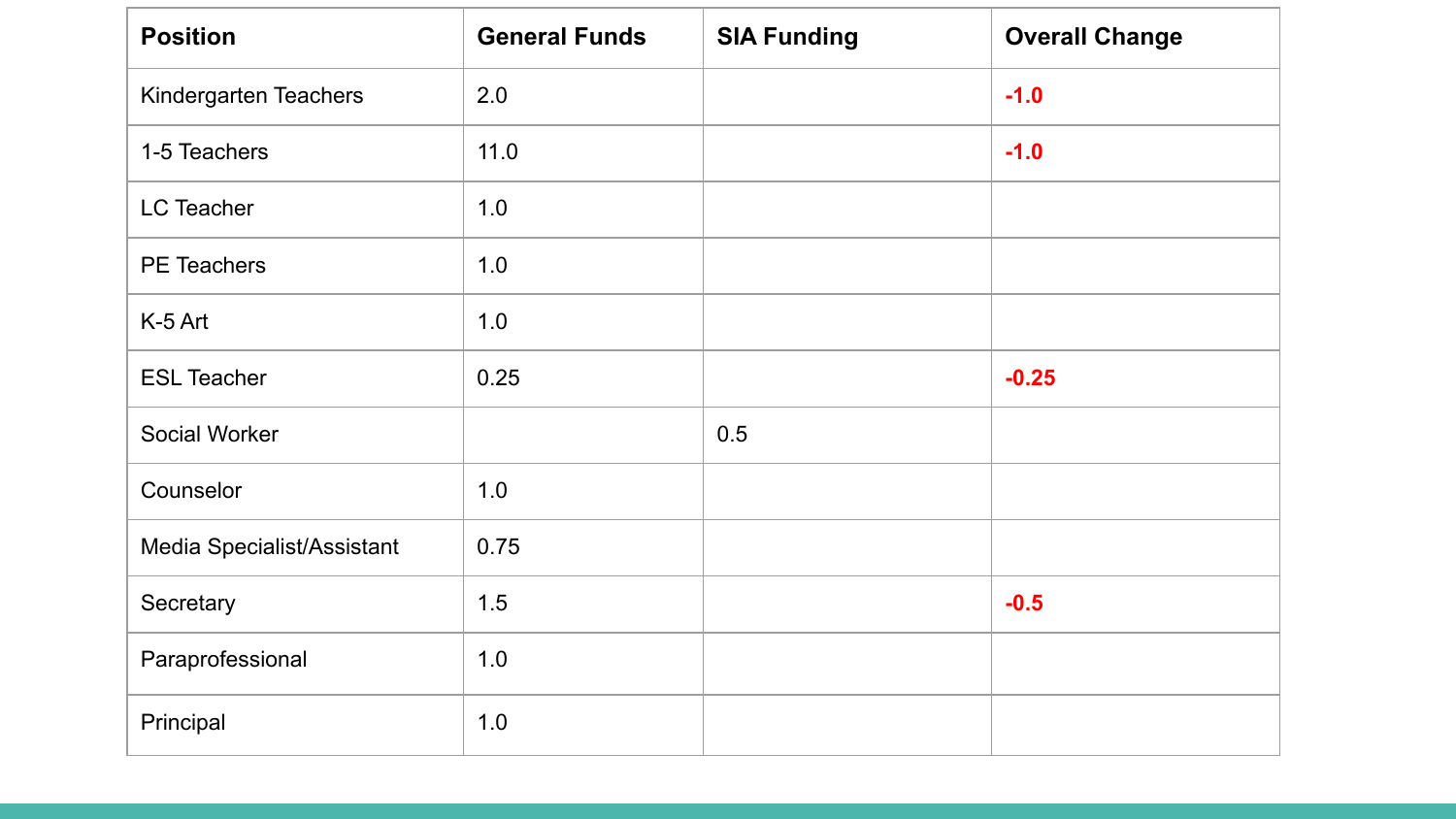#### **Class Sections based on Projected Enrollment**

|                                     | <b>KG</b>      |                | $\overline{2}$ | 3    | $\overline{4}$ | 5              |
|-------------------------------------|----------------|----------------|----------------|------|----------------|----------------|
| Non-Title Goals/<br><b>Maximums</b> | 29             | 31             | 32             | 33   | 33             | 33             |
| Projected<br>Enrollment             | 57             | 57             | 51             | 63   | 52             | 38             |
| <b>Sections</b>                     | $\overline{2}$ | $\overline{2}$ | $\overline{2}$ | 3    | 2              | $\overline{2}$ |
| <b>Avg Class Size</b>               | 28.5           | 28.5           | 25.5           | 21.0 | 26.0           | 19.0           |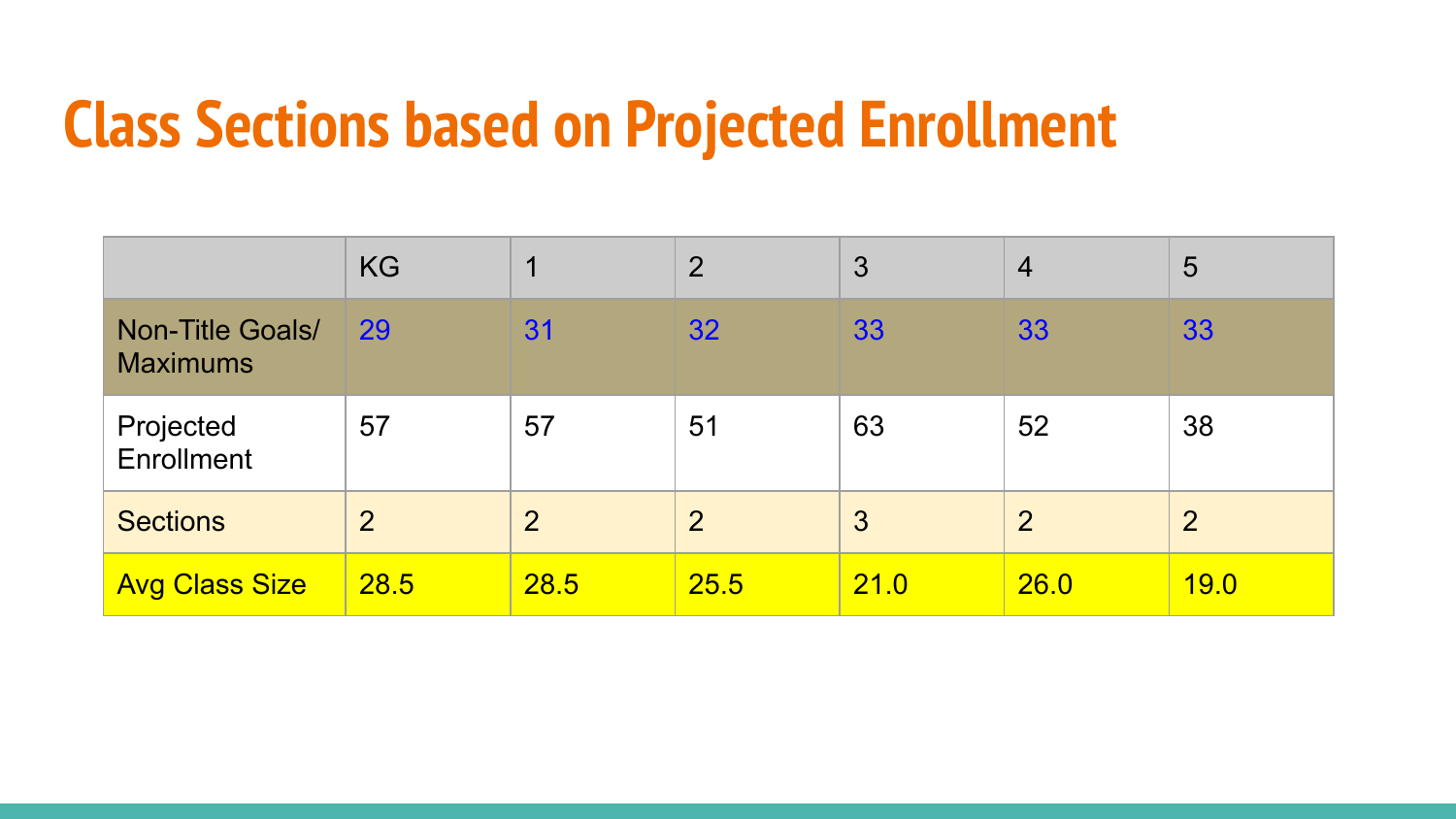### **Importance of Kinder Enrollment**

- Kinder enrollment is more difficult to predict than other grades
- $\bullet$  More Kindergartners could = more staffing
- Benefits long-term enrollment which can impact staffing in subsequent years